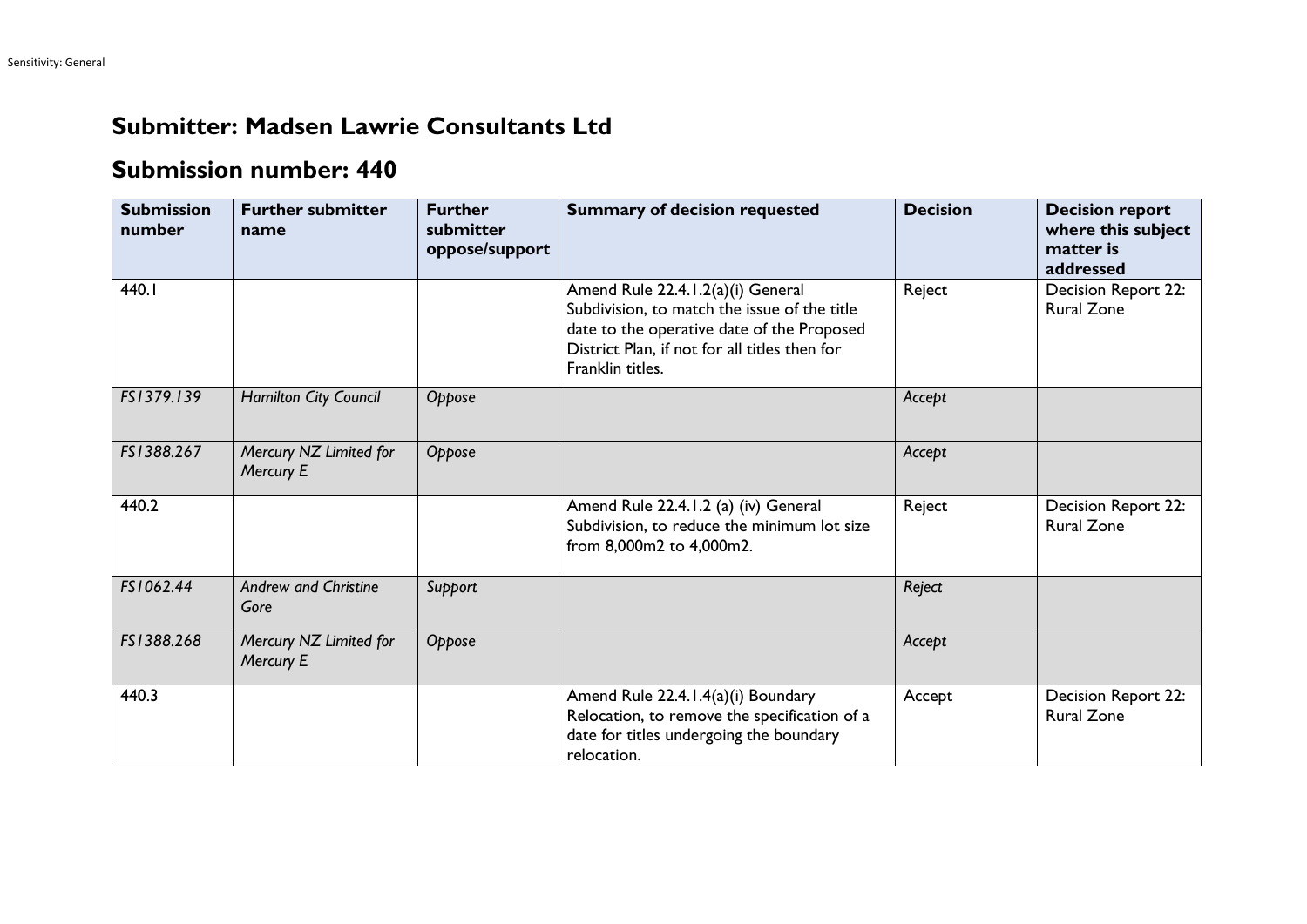| <b>Submission</b><br>number | <b>Further submitter</b><br>name    | <b>Further</b><br>submitter<br>oppose/support | <b>Summary of decision requested</b>                                                                                                                                                                                                                                                                                                                                                                                                                                     | <b>Decision</b> | <b>Decision report</b><br>where this subject<br>matter is<br>addressed |
|-----------------------------|-------------------------------------|-----------------------------------------------|--------------------------------------------------------------------------------------------------------------------------------------------------------------------------------------------------------------------------------------------------------------------------------------------------------------------------------------------------------------------------------------------------------------------------------------------------------------------------|-----------------|------------------------------------------------------------------------|
| FS1379.140                  | Hamilton City Council               | Oppose                                        |                                                                                                                                                                                                                                                                                                                                                                                                                                                                          | Reject          |                                                                        |
| FS1388.269                  | Mercury NZ Limited for<br>Mercury E | Oppose                                        |                                                                                                                                                                                                                                                                                                                                                                                                                                                                          | Reject          |                                                                        |
| 440.4                       |                                     |                                               | Amend Rule 22.4.1.4(a)(iv) Boundary<br>Relocation, to reduce the minimum lot size<br>resulting from a boundary relocation to at<br>least 4,000m2 or 2,500m2 OR Amend Rule<br>22.4.1.4 (a) (iv) Boundary relocation, to insert<br>a specific clause enabling boundary<br>relocations for pre-existing lots smaller than<br>8000m2 that were created via compliance<br>with the Franklin Section of the District Plan,<br>if the minimum lot is not reduced to<br>2,500m2. | Reject          | Decision Report 22:<br><b>Rural Zone</b>                               |
| FS1379.141                  | Hamilton City Council               | Oppose                                        |                                                                                                                                                                                                                                                                                                                                                                                                                                                                          | Accept          |                                                                        |
| FS1388.270                  | Mercury NZ Limited for<br>Mercury E | Oppose                                        |                                                                                                                                                                                                                                                                                                                                                                                                                                                                          | Accept          |                                                                        |
| 440.5                       |                                     |                                               | Retain the indicated areas to be legally<br>protected and the resultant maximum<br>number of new Records of Title in Rule<br>22.4.1.6 RD1 (a)(i) Conservation Lot<br>Subdivision, as notified.                                                                                                                                                                                                                                                                           | Reject          | <b>Decision Report 22:</b><br><b>Rural Zone</b>                        |